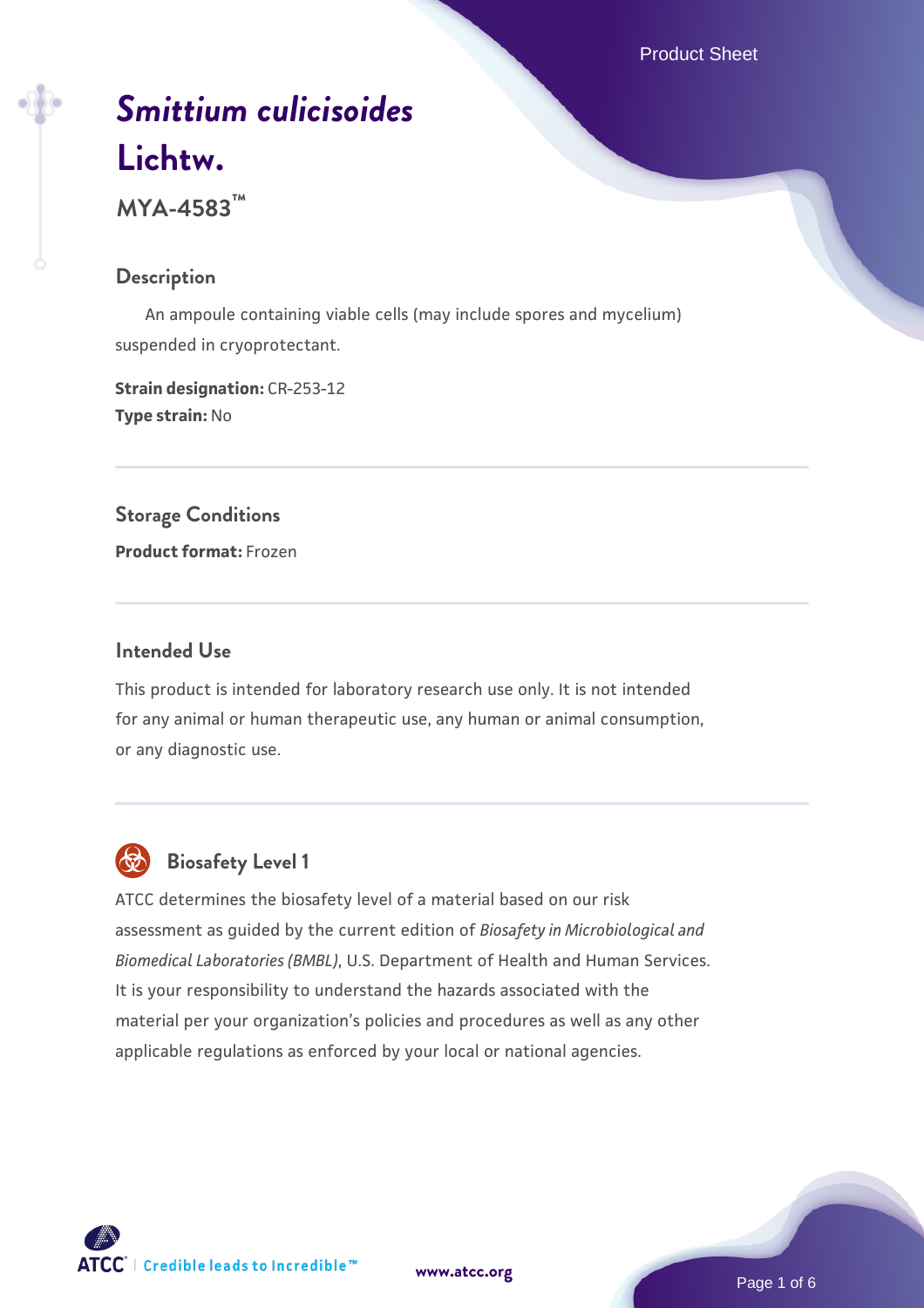## **[Smittium culicisoides](https://www.atcc.org/products/mya-4583) [Lichtw.](https://www.atcc.org/products/mya-4583)** Product Sheet **MYA-4583**

ATCC highly recommends that appropriate personal protective equipment is always used when handling vials. For cultures that require storage in liquid nitrogen, it is important to note that some vials may leak when submersed in liquid nitrogen and will slowly fill with liquid nitrogen. Upon thawing, the conversion of the liquid nitrogen back to its gas phase may result in the vial exploding or blowing off its cap with dangerous force creating flying debris. Unless necessary, ATCC recommends that these cultures be stored in the vapor phase of liquid nitrogen rather than submersed in liquid nitrogen.

## **Certificate of Analysis**

For batch-specific test results, refer to the applicable certificate of analysis that can be found at www.atcc.org.

## **Growth Conditions**

**Medium:**  [ATCC Medium 44: Brain Heart Infusion Agar/Broth](https://www.atcc.org/-/media/product-assets/documents/microbial-media-formulations/4/4/atcc-medium-44.pdf?rev=ce06ac4e5438493b896cd46c7d875629) **Temperature:** 20-25°C

## **Handling Procedures**

**Frozen ampoules** packed in dry ice should either be thawed immediately or stored in liquid nitrogen. If liquid nitrogen storage facilities are not available, frozen ampoules may be stored at or below -70°C for approximately one week. **Do not under any circumstance store frozen ampoules at refrigerator freezer temperatures (generally -20°C).** Storage of frozen material at this temperature will result in the death of the culture.

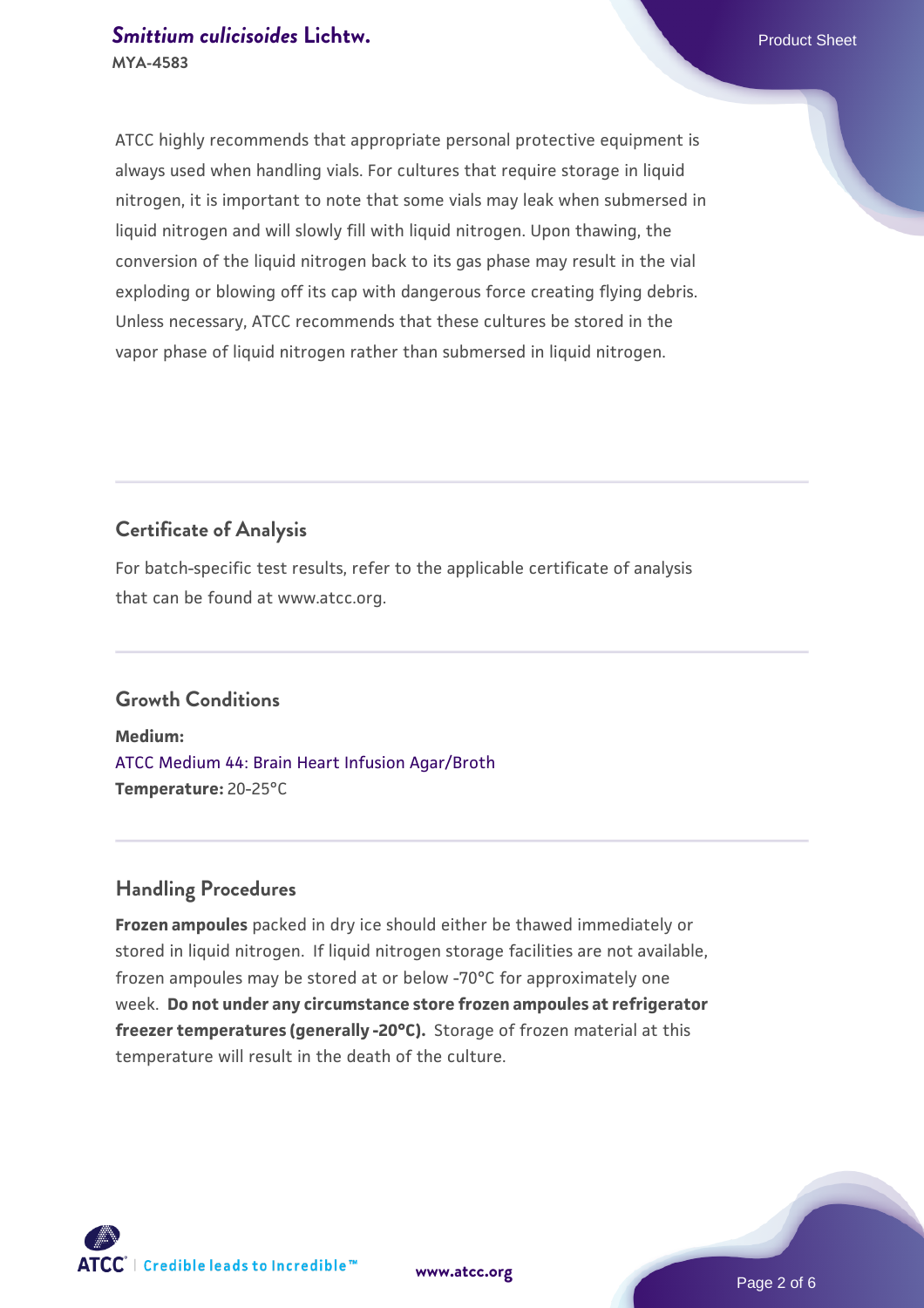# **[Smittium culicisoides](https://www.atcc.org/products/mya-4583) [Lichtw.](https://www.atcc.org/products/mya-4583)** Product Sheet

**MYA-4583**

1. To thaw a frozen ampoule, place in a **2530 °C** water bath, until just thawed (**approximately 5 minutes**). Immerse the ampoule just sufficient to cover the frozen material. Do not agitate the ampoule.

2. Immediately after thawing, wipe down ampoule with 70% ethanol and aseptically transfer 10 microliter (or any amount desired up to all) of the content onto a plate or broth with medium recommended.

3. Incubate the inoculum/strain at the temperature and conditions recommended.

4. Inspect for growth of the inoculum/strain regularly. The sign of viability is noticeable typically after 1-2 days of incubation. However, the time necessary for significant growth will vary from strain to strain.

#### **Notes**

If using agar media in Petri dishes, flood dish with a shallow layer of sterile water before inoculation. In agar slants, add approximately 1mL of sterile water to the test tube and tip the tube daily to flood the agar surface during the initial stages of growth. ATCC MD-2232 (YM media with 30 mcg/L biotin and 600 mcg/L thiamine) may be added to the media instead of water to stimulate growth.

Additional, updated information on this product may be available on the ATCC web site at www.atcc.org.

## **Material Citation**

If use of this material results in a scientific publication, please cite the material in the following manner: *Smittium culicisoides* Lichtw. (ATCC MYA-4583)

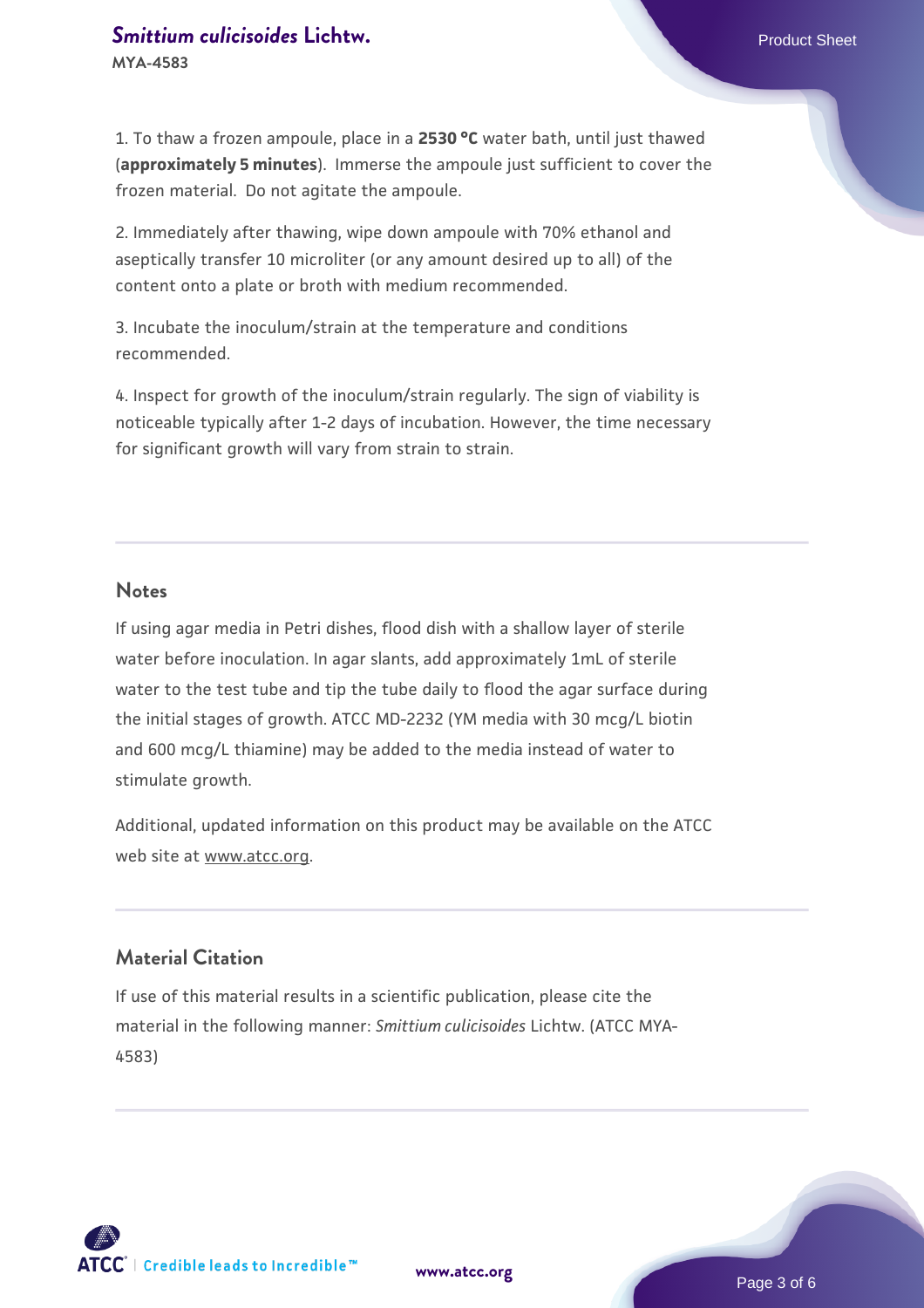#### **[Smittium culicisoides](https://www.atcc.org/products/mya-4583) [Lichtw.](https://www.atcc.org/products/mya-4583)** Product Sheet

**MYA-4583**

## **References**

References and other information relating to this material are available at www.atcc.org.

#### **Warranty**

The product is provided 'AS IS' and the viability of ATCC® products is warranted for 30 days from the date of shipment, provided that the customer has stored and handled the product according to the information included on the product information sheet, website, and Certificate of Analysis. For living cultures, ATCC lists the media formulation and reagents that have been found to be effective for the product. While other unspecified media and reagents may also produce satisfactory results, a change in the ATCC and/or depositor-recommended protocols may affect the recovery, growth, and/or function of the product. If an alternative medium formulation or reagent is used, the ATCC warranty for viability is no longer valid. Except as expressly set forth herein, no other warranties of any kind are provided, express or implied, including, but not limited to, any implied warranties of merchantability, fitness for a particular purpose, manufacture according to cGMP standards, typicality, safety, accuracy, and/or noninfringement.

## **Disclaimers**

This product is intended for laboratory research use only. It is not intended for any animal or human therapeutic use, any human or animal consumption, or any diagnostic use. Any proposed commercial use is prohibited without a license from ATCC.

While ATCC uses reasonable efforts to include accurate and up-to-date information on this product sheet, ATCC makes no warranties or representations as to its accuracy. Citations from scientific literature and

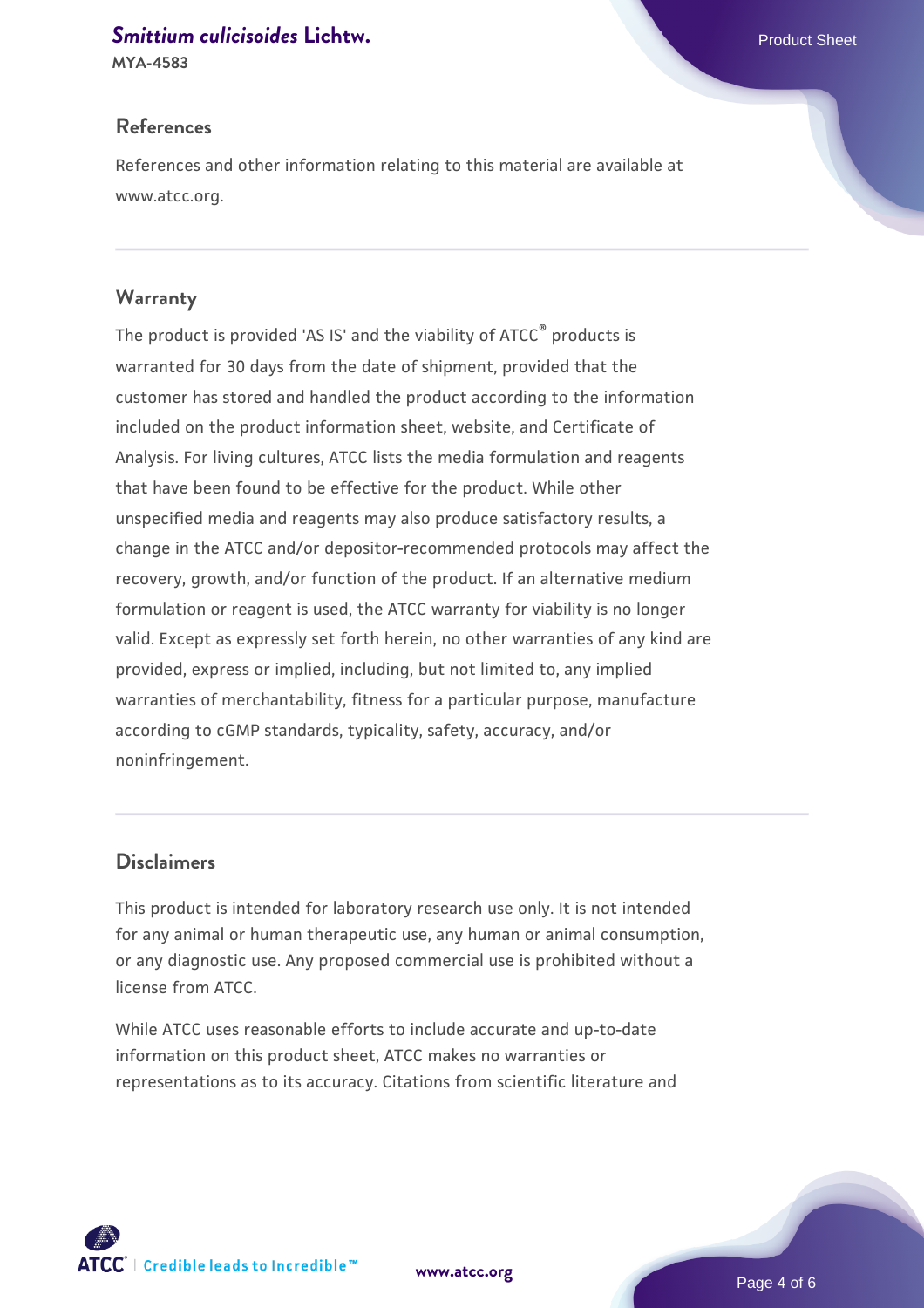patents are provided for informational purposes only. ATCC does not warrant that such information has been confirmed to be accurate or complete and the customer bears the sole responsibility of confirming the accuracy and completeness of any such information.

This product is sent on the condition that the customer is responsible for and assumes all risk and responsibility in connection with the receipt, handling, storage, disposal, and use of the ATCC product including without limitation taking all appropriate safety and handling precautions to minimize health or environmental risk. As a condition of receiving the material, the customer agrees that any activity undertaken with the ATCC product and any progeny or modifications will be conducted in compliance with all applicable laws, regulations, and guidelines. This product is provided 'AS IS' with no representations or warranties whatsoever except as expressly set forth herein and in no event shall ATCC, its parents, subsidiaries, directors, officers, agents, employees, assigns, successors, and affiliates be liable for indirect, special, incidental, or consequential damages of any kind in connection with or arising out of the customer's use of the product. While reasonable effort is made to ensure authenticity and reliability of materials on deposit, ATCC is not liable for damages arising from the misidentification or misrepresentation of such materials.

Please see the material transfer agreement (MTA) for further details regarding the use of this product. The MTA is available at www.atcc.org.

## **Copyright and Trademark Information**

© ATCC 2021. All rights reserved. ATCC is a registered trademark of the American Type Culture Collection.

#### **Revision**

This information on this document was last updated on 2021-05-20